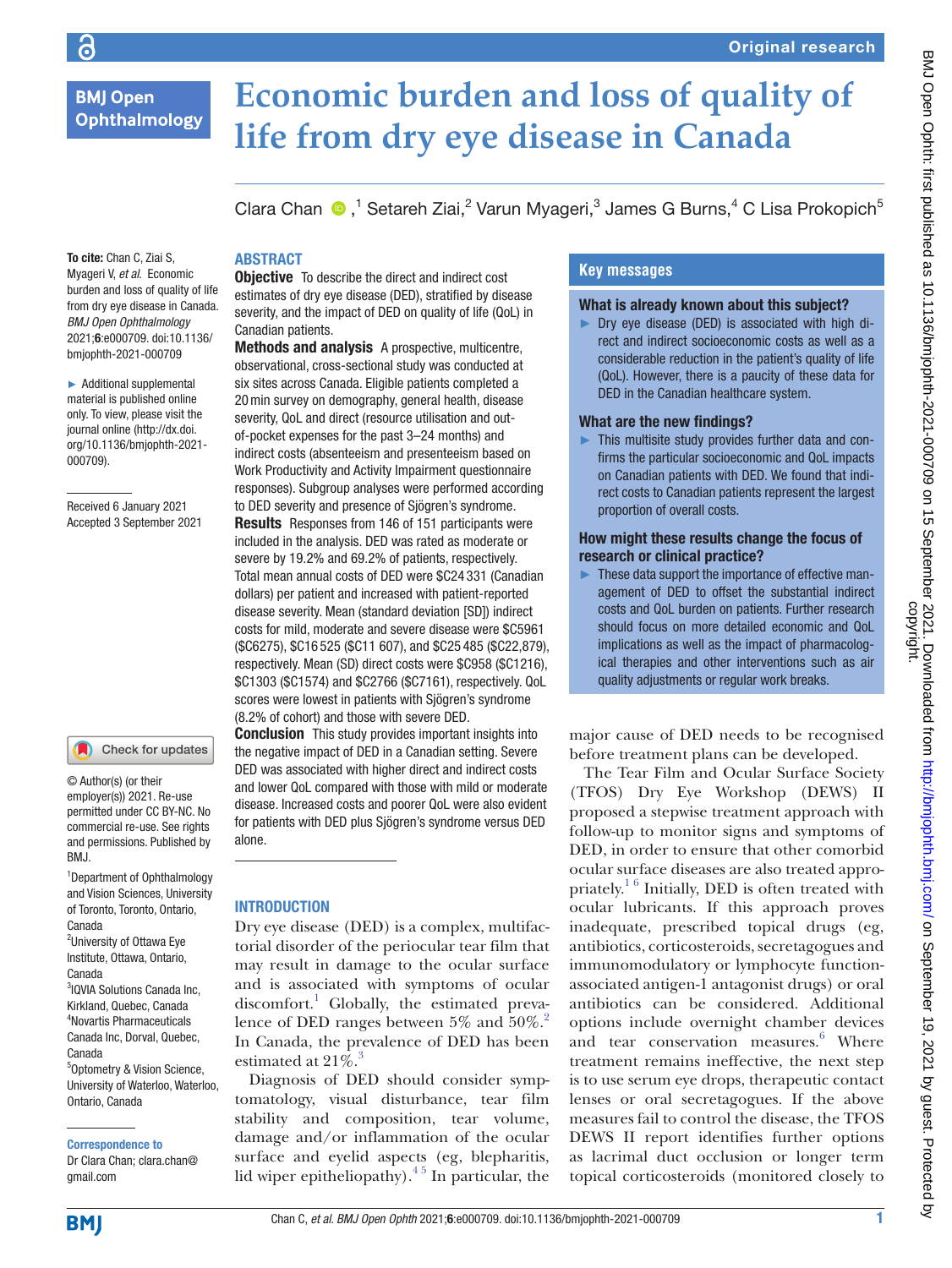minimise potential adverse side effects such as cataract formation and glaucoma). $\frac{6}{5}$  $\frac{6}{5}$  $\frac{6}{5}$ 

DED can incur very high socioeconomic costs, both direct (eg, medical fees, prescribed and overthe-counter drugs) and indirect (eg, unemployment, work absenteeism, presenteeism (at work but impaired productivity)).<sup>7</sup> Indirect costs comprise most of the overall economic burden. For example, in the USA, the mean average indirect cost to society was US\$55.4billion compared with US\$3.[8](#page-7-6) billion for direct costs.<sup>8</sup> Furthermore, DED can place a substantial burden on the quality of life (QoL) of patients, impacting their physical, social and psychological well-being and affecting their workplace productivity.<sup>79</sup> For example, blurred and/ or fluctuating vision may restrict activities of daily living such as reading, driving, watching television and using smartphones.<sup>[7](#page-7-5)</sup>

The physical impact of DED pain can be likened to a type of chronic pain syndrome, negatively affecting patients' psychological and physical well-being and QoL.[7](#page-7-5) Several studies, as reviewed by McDonald *et al*,<sup>[9](#page-7-7)</sup> have demonstrated the impact that DED has on QoL. However, there are few publications describing the impact of DED on socioeconomic costs and QoL in Canada.<sup>[2 3 10](#page-7-1)</sup> The present study aimed to contribute to the literature on DED by capturing the direct and indirect cost estimates of DED, stratified by the severity of DED and to understand the impact on QoL for Canadian patients with DED.

# MATERIALS AND METHODS

#### Study design

This was a prospective, multicentre, observational, cross-sectional study conducted at six optometry and ophthalmology sites across Canada. Eligible patients had a diagnosis of mild to severe DED by an accredited healthcare provider (HCP). The investigators prioritised patients with moderate to severe DED, and target recruitment for each site was set as 10%, 45% and 45% of patients with mild, moderate or severe DED, respectively, based on HCP classification.

### **Patients**

Investigators recruited patients for the study according to their diagnosis of DED. Eligible patients were aged 18 to 64 years and were required to meet all of the following criteria: a current diagnosis of mild-to-severe DED made by an accredited healthcare professional; a routine visit to a recruiting healthcare professional; symptoms of dry eye for at least 1year before the date of recruitment; literacy in English, ability to read and complete surveys in English and ability to read, understand and sign the informed consent form on a voluntary basis. Patients were excluded if they were already participating in another clinical trial.

### **Objectives**

The two primary objectives of the study were to describe the direct out-of-pocket costs and indirect costs (absenteeism

and presenteeism) attributable to DED and to determine the QoL impact attributable to DED. The four secondary objectives comprised the above analyses conducted in groups stratified by patient-reported DED severity (mild, moderate or severe) and by Sjögren's syndrome status (diagnosed vs no known Sjögren's syndrome).

# Data collection and assessments

All patients who provided consent were asked to complete a survey lasting approximately 20min (on their own or with help) during their routine optometrist/ophthalmologist visit. Study data were collected from the survey, which was composed of six sections: demographic data, general health data, DED severity data, QoL data, indirect costs and direct costs ([online supplemental table](https://dx.doi.org/10.1136/bmjophth-2021-000709) [S1](https://dx.doi.org/10.1136/bmjophth-2021-000709)). Demographic data (age, sex, ethnicity, education, employment status) and clinical characteristics data (smoking status, contact lens use, screen exposure, DED treatment, DED risk factors, DED duration, ocular and non-ocular comorbidities) over the past 12 months were collected. Patient-reported DED severity and presence of Sjögren's syndrome were captured. Patients were asked whether they had been formally diagnosed with Sjögren's syndrome. Possible answers were 'yes', 'no', and 'I don't know'; surveys with this question left unanswered were listed as 'unknown'. Formal testing (eg, serology or minor salivary gland biopsy) was not performed to rule out Sjögren's syndrome in patients who did not receive a positive diagnosis.

Current DED severity was assessed according to patient self-rating of their discomfort with eye dryness using the Eye Dryness Score Visual Analog Scale (EDS VAS; score range 0–100 (no discomfort to maximum discomfort)). Scores of <40 were considered mild, 40 to <60 moderate and ≥60 severe DED. The EDS VAS has not been validated for the evaluation of DED severity; however, inclusion of a VAS as a key component of a DED questionnaire has been shown as having consistently good repeatability.<sup>[11](#page-7-8)</sup>

All costs are reported in 2018 Canadian Dollars. Annual direct costs were calculated using patient-reported resource utilisation and out-of-pocket expenses for the past 3–24 months. Five categories of treatments were used to assess out-of-pocket costs to patients with DED: ocular lubricants, cyclosporine, punctal plugs, optometrist or ophthalmologist visits and nutritional supplements. A patient's direct annual cost was the sum of their annualised cost types. Population and subgroup direct costs were calculated using the average of each patient's direct annual cost values.

Annual indirect costs were calculated with the human capital approach based on each patient's annual salary and their Work Productivity and Activity Impairment (WPAI) questionnaire $12$  scores ([online supplemental](https://dx.doi.org/10.1136/bmjophth-2021-000709) [table S2](https://dx.doi.org/10.1136/bmjophth-2021-000709)). Average salary was estimated according to age group, sex, employment status and highest level of education from Statistics Canada, $^{13}$  adjusted to 2018 levels using the Bank of Canada consumer price index inflation calculator.<sup>[14](#page-7-11)</sup> The WPAI questionnaire comprises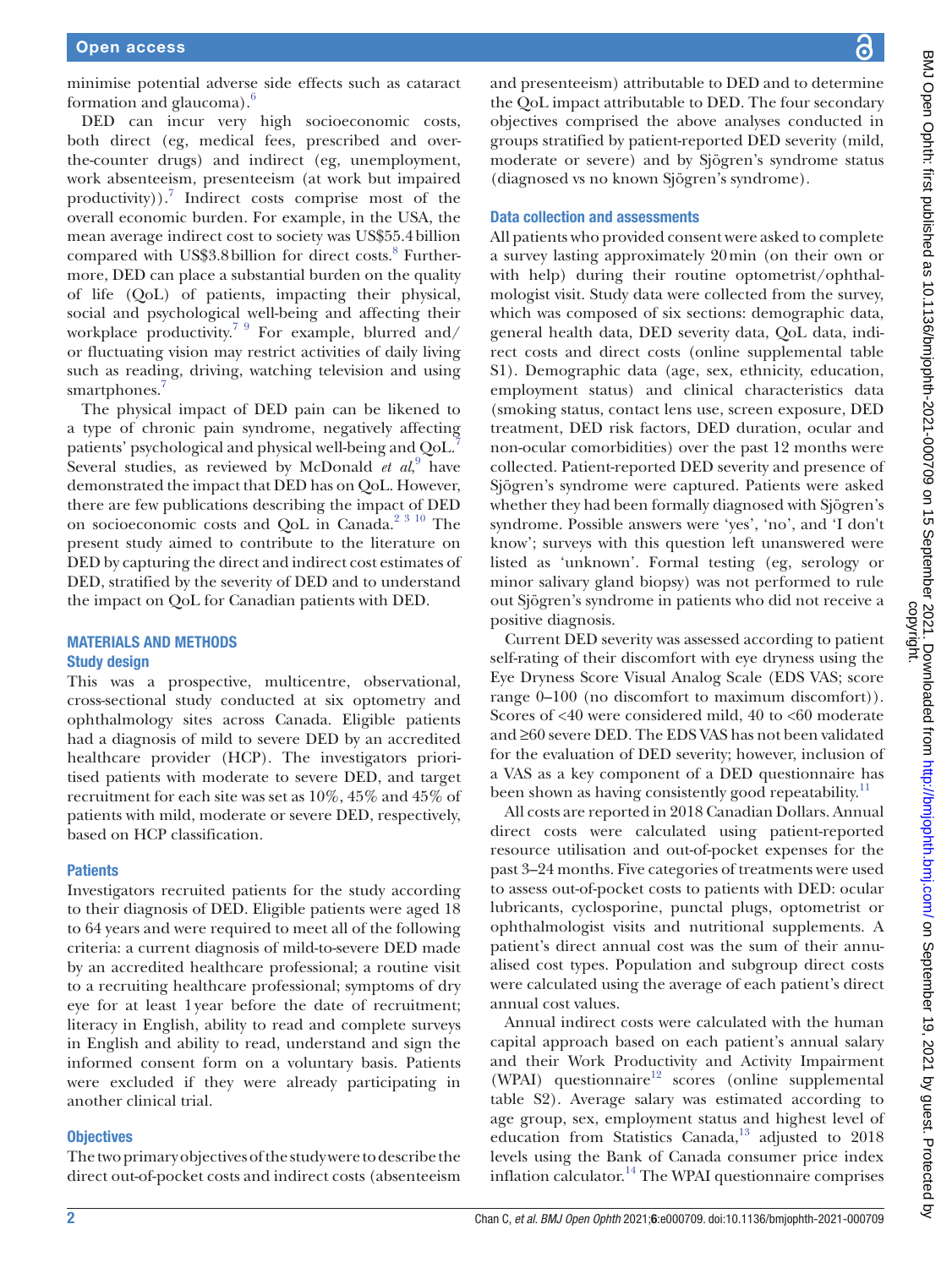questions on how many hours at work were missed over the past 7days due to DED (absenteeism) and the percentage of DED-related impairment in productivity while working over the past 7days (presenteeism). The WPAI questionnaire has been validated to quantify work impairment for several diseases and to compare impairment between study treatment groups or individuals with different disease severity levels.<sup>15–21</sup> It has also been used to evaluate impairment related to DED.<sup>22-24</sup>

Current QoL was evaluated according to the National Eye Institute Visual Function Questionnaire (NEI VFQ 25)[.25](#page-7-14) The 25 questions of the VFQ were recoded into 12 subscale variables: general health, general vision, ocular pain, near activities, distance activities, social functioning, mental health, role difficulties, dependency, driving, colour vision and peripheral vision. For each subscale, numeric responses were converted according to scoring rules to values on a 0–100 scale, and the averages of the responses were calculated for each. Lower scores indicate poorer QoL. Overall QoL scores were calculated by averaging vision-targeted subscale scores, excluding general health.

## Sample size and statistical analysis

The study aimed to recruit approximately 150 patients from six sites over 6months; assuming a SD-to-mean ratio of 0.14, this would give a relative precision in the primary analysis of up to 7%, with the smallest cohort estimated to contain 15 surveys. This SD-to-mean ratio was derived from a 2013 US survey of patients with  $DED<sub>1</sub><sup>26</sup>$  $DED<sub>1</sub><sup>26</sup>$  $DED<sub>1</sub><sup>26</sup>$  which determined mean and SD for Short Form-6 dimension (SF-6D) Health Utility Index results to be 0.7 and 0.1, respectively, representing an SD-to-mean ratio of 0.14 and a precision of 2.29%. According to Yu *et al*, the SD-to-mean cost ratio from the payer's perspective was closer to  $0.1$ .<sup>[8](#page-7-6)</sup> For our sample size calculations, we assumed the ratio between SD and sample mean to be 0.1, resulting in a precision estimate of approximately 1.6% (1.96×0.1√150, where 1.96 represents the value of the 97.5th percentile of the normal distribution to calculate a two-sided 95% CI).

Data analysis was purely descriptive and this study did not explore any associations. Summary statistics for categorical variables included frequency and percentage of each category or modality. Summary statistics for continuous variables are reported as mean and SD.

# RESULTS

# **Patients**

In total, 151 patients from six Canadian optometrist and/or ophthalmologist sites consented to participate and the study lasted for 7months (from August 2018 to March 2019). Data from 146 patients were analysed. Data from the remaining five patients were excluded from the analysis, mainly because they had not experienced DED symptoms for at least 1year prior to recruitment. Demographic characteristics are shown in [table](#page-2-0) 1. The mean (SD) age was 49.8 (11.4) years. Most patients were women

<span id="page-2-0"></span>

|                                                                              | <b>Open access</b>       |
|------------------------------------------------------------------------------|--------------------------|
|                                                                              |                          |
| Table 1 Patient demographics<br>All values are n (%) unless stated otherwise | Patients (N=146)         |
|                                                                              |                          |
| Mean (SD) age, years                                                         | 49.8 (11.4)              |
| Female                                                                       | 131 (89.7)               |
| Age group, years<br>$18 - 24$                                                | 1(0.7)                   |
| $25 - 34$                                                                    | 19 (13.0)                |
| $35 - 44$                                                                    | 29 (19.9)                |
| $45 - 54$                                                                    | 35 (24.0)                |
| 55-64                                                                        |                          |
| Ethnicity*                                                                   | 62 (42.5)                |
| Caucasian                                                                    |                          |
| East Asian                                                                   | 104 (71.2)<br>26 (17.8)  |
| South Asian                                                                  |                          |
| Latino/Hispanic                                                              | 8(5.5)<br>3(2.1)         |
| African                                                                      | 3(2.1)                   |
| <b>Middle Eastern</b>                                                        | 2(1.4)                   |
| Caribbean                                                                    | 2(1.4)                   |
| Other <sup>+</sup>                                                           | 4(2.7)                   |
| Highest level of education                                                   |                          |
| University certificate, diploma or degree                                    |                          |
| Above bachelor level                                                         |                          |
| At bachelor level                                                            | 22 (15.1)<br>45 (30.8)   |
| Below bachelor level                                                         | 4(2.7)                   |
| College, CEGEP or other non-university                                       | 34(23.3)                 |
| certificate or diploma                                                       |                          |
| Trades                                                                       |                          |
| Certificate of apprenticeship or<br>qualification                            | 2(1.4)                   |
| Certificate or diploma (excluding<br>certificate of apprenticeship)          | 9(6.2)                   |
| High school diploma or equivalency<br>certificate                            | 26 (17.8)                |
| No certificate, diploma, or degree                                           | 4(2.7)                   |
| <b>Employment status</b>                                                     |                          |
| Employed                                                                     | 95 (65.1)                |
| <b>Disability leave</b>                                                      |                          |
| Due to DED                                                                   | 3(2.1)                   |
| Other reason                                                                 | 9(6.2)                   |
| Unemployed                                                                   |                          |
| Job seeking                                                                  | 9(6.2)                   |
| Not job seeking                                                              | 9(6.2)                   |
| Retired/pre-pension plan                                                     | 15 (10.3)                |
| None of the above ('I do something else')                                    | 6(4.1)                   |
| Estimated income, ‡ CAD                                                      |                          |
| Mean (SD)                                                                    | \$C68781<br>$(\$C22983)$ |

**Continued**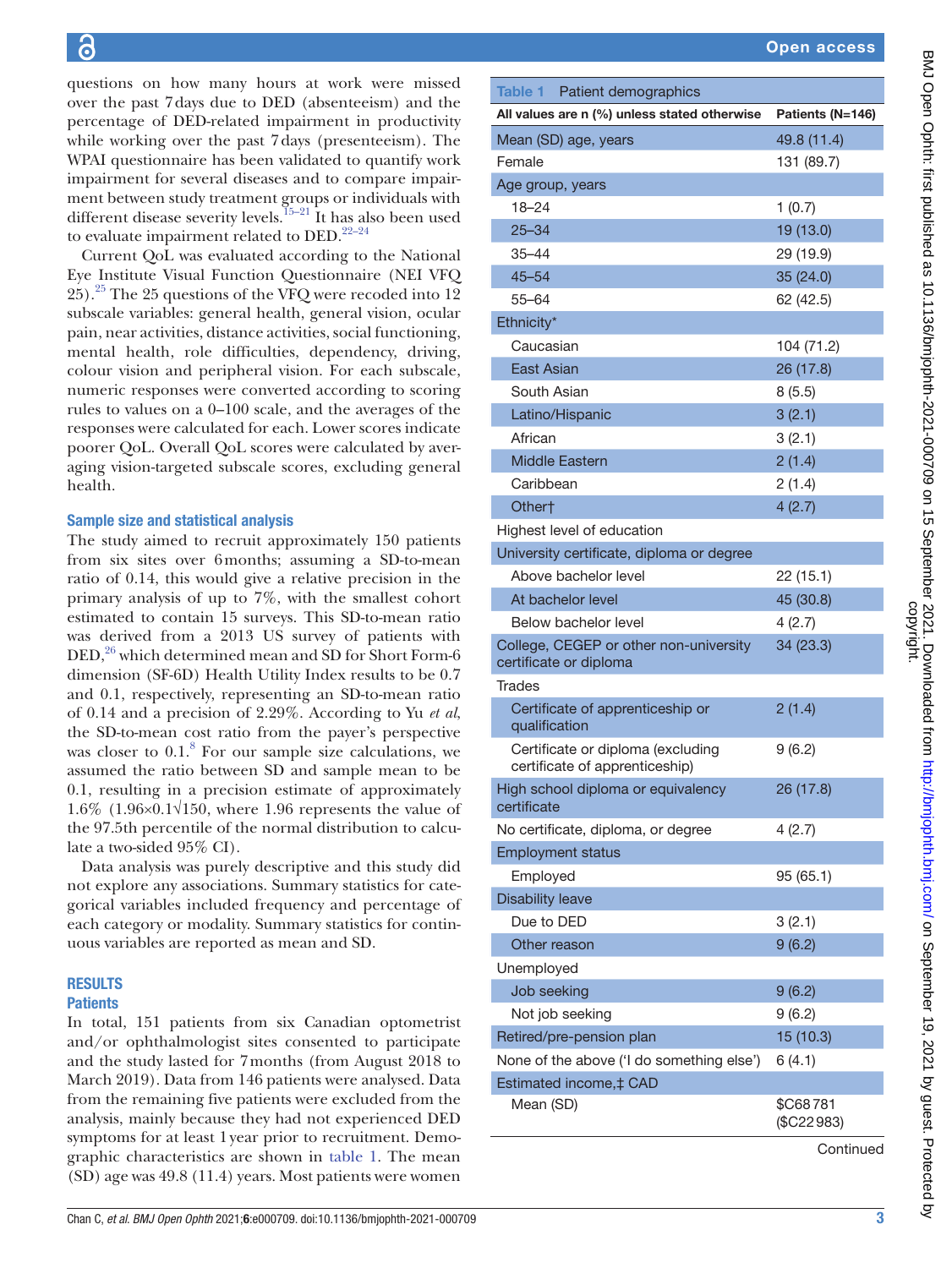| <b>Table 1 Continued</b>                     |                                           |
|----------------------------------------------|-------------------------------------------|
| All values are n (%) unless stated otherwise | Patients (N=146)                          |
| Median (Q1, Q3)                              | <b>\$C58755</b><br>(\$C50513,<br>\$C87415 |
| Estimated annual income, ‡ CAD               |                                           |
| $\leq$ \$C40000                              | 4(2.7)                                    |
| >\$C40 000–≤\$C60 000                        | 72 (49.3)                                 |
| >\$C60 000-≤\$C80 000                        | 24 (16.4)                                 |
| >\$C80 000-≤\$C100 000                       | 32 (21.9)                                 |
| > \$C100000                                  | 14(9.6)                                   |

\*As three patients were of mixed ethnicity the total does not add up to 100%.

†Includes one Filipino; the remaining three patients did not specify their ethnicity.

‡Average salary was estimated according to age group, sex, employment status, and highest level of education from Statistics Canada[,13](#page-7-10) adjusted to 2018 levels using the Bank of Canada consumer price index inflation calculator.<sup>14</sup>

CAD, Canadian dollars; CEGEP, College of General and Vocation Education; DED, dry eye disease.

 $(89.7\%)$ , of whom almost half  $(62/131 \ (47.3\%)$  were aged ≥55 years. The majority of patients were Caucasian  $(71.2\%)$ , followed by East Asians  $(17.8\%)$ , and there were only a few patients with mixed ethnicities (2.1%). Most patients (71.9%) held a college degree or a higher qualification, with approximately half of the group (45.9%) educated to university degree level (at or above bachelor level). The remaining patients (28.1%) did not hold a college or higher degree. Most patients were employed  $(65.1\%)$  and only 2.1% were on disability leave as a result of DED. The estimated mean (SD) annual income was \$C68781 (\$C22 983), with almost half (49.3%) of patients expected to earn  $\frac{1}{2}$ C40000 but  $\frac{1}{2}$ C60000.

Clinical characteristics are shown in [table](#page-3-0) 2. Most patients (64.4%) had never smoked, 29.5% had smoked previously and only 6.2% were current smokers. A minority of patients used contact lenses (13.7%). Most patients (82.3%) spent more than 3hours per day looking at screens, with 24.7% looking at screens for at least 7hours per day. DED was rated on the EDS VAS as moderate or severe by 19.2% and 69.2% of patients, respectively. The analysis population only included patients who had been diagnosed with DED for at least 1year: 90 patients (61.6%) had experienced DED for 1–5 years and the remainder had a disease duration of ≥6 years.

An absence of ocular comorbidities and/or surgeries/ injections accounted for 52.7% and 67.8% of patients, respectively. The remainder reported a variety of ocular comorbidities, of which the most frequent were seasonal allergies with itchy eyes (21.9%) and Meibomian gland dysfunction (18.5%). The most frequent ocular surgery was refractive eye surgery, which had been conducted in 15.8% of patients. The most frequently used treatment reported by patients was eye drops (preserved,

**Patients** (N=146)

्ट

# <span id="page-3-0"></span>Table 2 Clinical characteristics All values are n (%) unless stated otherwise

| Use contact lenses                                               | 20 (13.7)  |
|------------------------------------------------------------------|------------|
| Screen exposure, hours                                           |            |
| $0 - 1$                                                          | 10(6.8)    |
| $1 - 2$                                                          | 16 (11.0)  |
| $3 - 4$                                                          | 48 (32.9)  |
| $5 - 6$                                                          | 36 (24.7)  |
| $7 - 15$                                                         | 36 (24.7)  |
| Current type of treatment                                        |            |
| Preserved                                                        | 33(22.6)   |
| Non-preserved (eg, hydroxypropyl cellulose<br>ophthalmic insert) | 52 (35.6)  |
| Prescription eye drops (eg, lifitegrast,<br>cyclosporine)        | 73 (50.0)  |
| Specialty drugs                                                  | 11(7.5)    |
| Compounded ointments                                             | 12(8.2)    |
| Gel (eg, loteprednol etabonate)                                  | 21 (21.2)  |
| Other                                                            | 39 (26.7)  |
| None                                                             | 8(5.5)     |
| Sjögren's syndrome                                               |            |
| No                                                               | 122 (83.6) |
| Yes                                                              | 12(8.2)    |
| I do not know                                                    | 11(7.5)    |
| Unknown <sup>b</sup>                                             | 1(0.7)     |
| Patient-reported severity of DED                                 |            |
| Mild                                                             | 17 (11.6)  |
| Moderate                                                         | 28 (19.2)  |
| <b>Severe</b>                                                    | 101 (69.2) |
| DED duration, years                                              |            |
| $1 - 5$                                                          | 90 (61.6)  |
| $6 - 10$                                                         | 28 (26.0)  |
| $10 - 35$                                                        | 18 (12.3)  |

\*'Unknown' indicates that no answer was provided.

†Including hypertension, antidiabetic and analgesic medications. ‡For example, Sjögren's syndrome, rheumatoid arthritis, lupus. §For example, mood, depression, anxiety.

¶Including laser-assisted in situ keratomileusis or photorefractive keratectomy.

DED, dry eye disease; GvHD, graft versus host disease; HRT, hormone replacement therapy; HSCT, haematopoietic stem cell transplantation.

22.6%; non-preserved, 35.6%). Concomitant medications included multivitamins, which were being taken by 40.4% of patients and antidepressants (used by 15.1% of patients). A total of 21.9% of patients were not taking any concomitant medications.

Twelve patients (8.2%) reported having Sjögren's syndrome and the remaining 134 (91.8%) had no known Sjögren's syndrome, including 122 (83.6%) who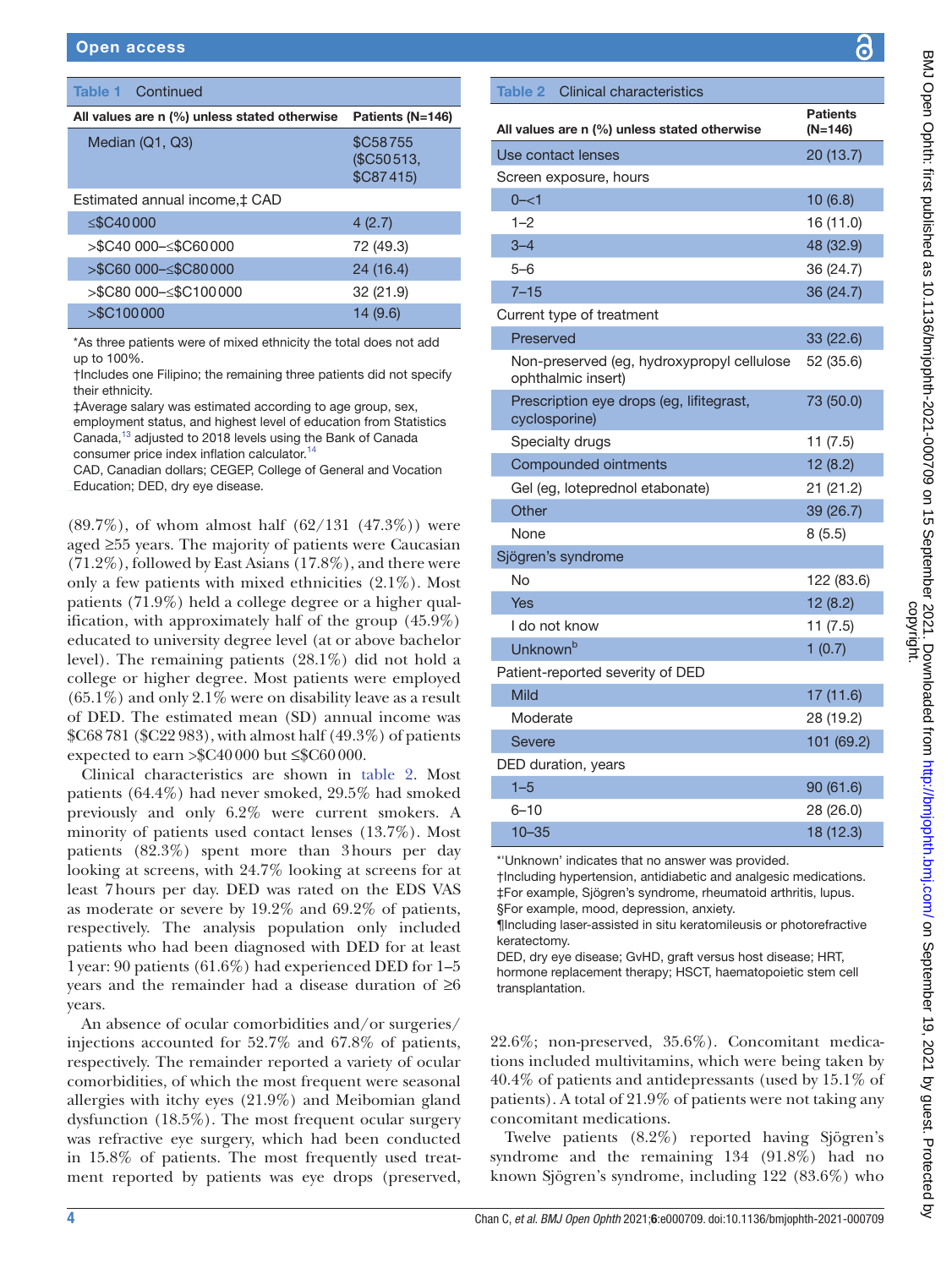

<span id="page-4-0"></span>Figure 1 Mean annual costs due to DED. CAD, Canadian dollars; DED, dry eye disease.

indicated that they had not received this diagnosis and 12 patients (8.2%) in whom the status was unknown. Among other diagnostic risk factors, thyroid disorders were reported by 15.1% of patients, whereas 32.2% did not report any diagnostic risk factors.

### Annual costs of DED

6

The total annual costs of DED per patient were on average \$C24331 [\(figure](#page-4-0) 1); the majority was related to the indirect costs of DED presenteeism (79.3%). The mean (SD) patient-reported indirect cost attributable to DED was \$C21052 (\$C20 812)/year [\(figure](#page-4-0) 1). Mean (SD) indirect costs of presenteeism and absenteeism were \$C19304 (\$C18 916)/year and \$C2702 (\$C11 028)/ year, respectively. The mean (SD) total patient-reported direct cost attributable to DED was \$C2324 (\$6159)/year [\(figure](#page-4-0) 1).

When average annual costs were stratified by patientreported DED severity, the mean (SD) indirect costs of absenteeism and presenteeism attributable to severe DED totaled \$C25485 (\$C22 879)/year, representing an increase of 54% versus the costs of moderate DED (\$C16 525 (\$C11607)/year) and 328% vs mild DED (\$C5961 (\$C6275)/year) ([figure](#page-4-1) 2). Direct out-of-pocket costs per year were also highest for severe DED (mean (SD):  $\text{$C2766 ($C7161)}$ , representing an increase in 112\% versus the costs of moderate DED (\$C1303 (\$C1574)) and 189% versus mild DED (\$C958 (\$C1216)).

The mean (SD) indirect costs per year of absenteeism and presenteeism attributable to Sjögren's syndrome



<span id="page-4-2"></span>Figure 3 Mean annual costs according to Sjögren's syndrome status. CAD, Canadian dollars.

totalled \$C41094 (\$C15 720), representing an increase in 132% versus the costs for patients with no known Sjögren's syndrome (\$C17694 (\$C17153)) ([figure](#page-4-2) 3). Direct out-of-pocket costs were also higher for Sjögren's syndrome (mean (SD): \$C2689 (\$C2430)), representing an increase in 22% versus the costs for patients with no known Sjögren's syndrome (\$C2203 (\$C6660)).

## Impact of DED on QoL

The total mean (SD) VFQ-25 QoL score was 77.13 (15.69) [\(figure](#page-4-3) 4). Ocular pain had the lowest score of all subscales (mean (SD) score 52.40 (21.99)), indicating that it had the greatest negative effect on QoL. DED also impacted mental health (66.14 (25.84)), role difficulties (at work and for other activities, 68.07 (26.47)) and driving (75.15 (19.38)).

On average, self-reported severe DED was associated with a lower total VFQ-25 QoL score (mean 72.42 (SD 16.19)) than moderate (86.60 (6.98)) or mild (89.55 (7.14)) DED. The mean (SD) total VFQ-25 QoL score was lower in patients with Sjögren's syndrome compared with those without the condition (59.81 (14.16) vs 79.21  $(15.04)$ , respectively.



<span id="page-4-1"></span>Figure 2 Mean annual costs according to patient-reported DED severity. CAD, Canadian dollars; DED, dry eye disease.



<span id="page-4-3"></span>Figure 4 Average QoL subscale scores. Scores for the 12 VFQ 25 QoL subscales and the total QoL score, based on score ranges of 0–100, with lower scores indicating lower QoL. DED, dry eye disease; QoL, quality of life, VFQ, Visual Function Questionnaire.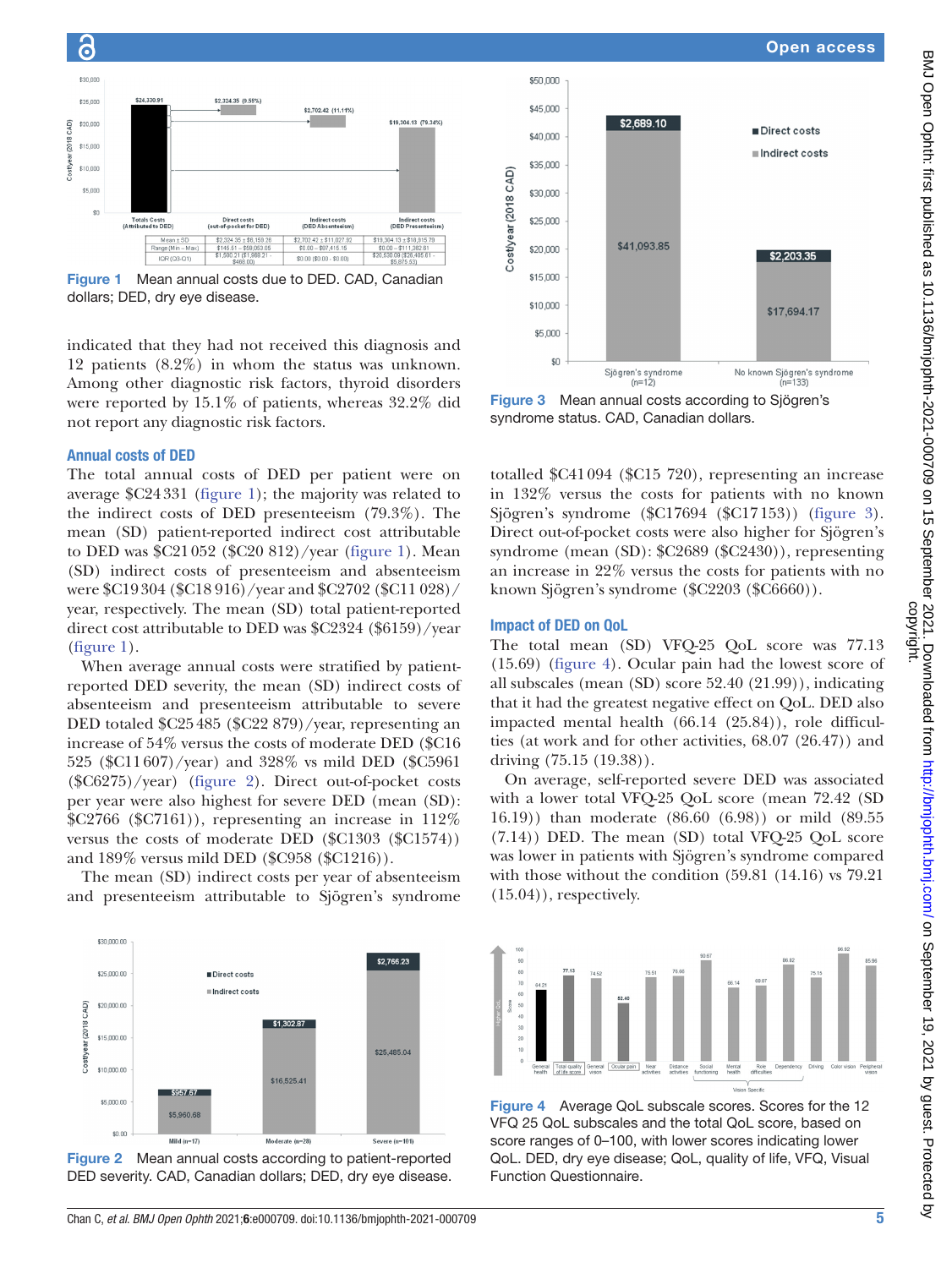#### **DISCUSSION**

This study provides an analysis of the economic burden and effects on QoL in Canadian patients with DED. Patients with self-reported severe DED reported lower QoL, higher medical fees and impaired work productivity compared with mild and moderate cases. Annual indirect costs increased from a mean (SD) of \$C5961 (\$C6275) in mild DED to \$C25485 (\$C22 879) in severe DED. Direct costs followed a similar pattern, with a mean (SD) of \$C958 (\$C1216)/year in mild DED rising to \$C2766 (\$C7161)/year in severe DED. Patients with Sjögren's syndrome also incurred higher costs than those without Sjögren's syndrome. The mean total QoL score was 77, with ocular pain impacting patients' QoL the most (mean NEI VFQ-25 score 52); DED also negatively affected patients' mental health, role difficulties and driving. Unsurprisingly, QoL was worse in patients with severe DED versus those with mild/moderate disease and in those with versus those without Sjögren's syndrome.

Much of the previous literature have evaluated the costs and burden of DED from a payers' or healthcare systems perspective and have found that DED confers a substantial economic burden. In a systematic literature review, the majority of economic data was found to be from the USA (9/12 articles), and health-related QoL data were predominantly from Europe (11/20 articles) and the USA (8/20 articles).<sup>9</sup> McDonald *et al* found that indirect costs comprised the largest proportion of overall DED costs, due to significant loss in work productivity.<sup>[9](#page-7-7)</sup> In the USA, for example, indirect costs were US\$11302/ year per patient (with the overall burden to society being US\$55billion), and the numbers of days lost per year for patient-reported mild, moderate and severe DED were  $91, 95$  and 12[8](#page-7-6), respectively. $8$  None of the 12 economic burden articles included Canadian data, although one article reported Canadian QoL data.

Our research provides additional insights into the burden of DED in a Canadian setting, taking the patients' direct costs into account and estimating indirect costs to society. We have shown that in Canada, indirect costs comprise the largest proportion of overall costs compared with direct costs. We found that DED impacts both indirect and direct costs. In addition, direct costs increased with disease severity. Our data are supported by an analysis of 2005 data from 2171 US patients, where indirect versus direct costs were estimated as US\$11302/ year versus US\$7[8](#page-7-6)3/year per patient.<sup>8</sup> Likewise, direct costs increased with patient-reported disease severity (US\$678/year for mild DED, US\$771 for moderate DED and US\$1267 for severe DED). In this study, both prescription and non-prescription medications were considered in the five categories of healthcare resource use (ocular lubricant treatment, cyclosporine, punctal plugs, physician visits and nutritional supplements).

The WPAI questionnaire is a validated questionnaire for the evaluation of work impairment.<sup>15-21</sup> It was associated with higher construct validity and fewer omissions when administered by an interviewer rather than

self-administered.<sup>15</sup> The WPAI was also found to provide higher mean estimates of productivity loss and related cost compared with other questionnaires. $27\,28}$  To evaluate ixekizumab therapy on work productivity among patients with chronic plaque psoriasis (PSO), Armstrong *et al* used the WPAI-PSO questionnaire.<sup>[29](#page-7-17)</sup> Results were represented as observed mean percentages of absenteeism, presenteeism, work productivity loss (overall work impairment associated with absenteeism and presenteeism) and activity impairment, as derived from patient assessment of each factor on a scale of 0–10.

Direct costs determined in our study were considerably higher than those found in an analysis of 2003–2004 DED management data from six European countries (France, Germany, Italy, Spain, Sweden and the UK).<sup>30</sup> To treat 1000 patients with DED, estimated direct medical costs (patient examinations, diagnostic tests, prescription medications and surgical procedures) ranged from US\$270 000 (France) to US\$1.1million (UK); the perpatient average amounts converted to 2018 Canadian dollars (estimated  $C1.13$  conversion rate<sup>31</sup> inflated with the Consumer Price Index<sup>[14](#page-7-11)</sup>) would be approximately \$C360–\$1460. However, these figures reflect the data captured through management by an ophthalmologist only; self-treatment with over-the-counter agents and therapies prescribed by a general practitioner were not included.

Similar to our data, in which patients ranked ocular pain as the lowest favourable item in terms of QoL, impaired QoL in patients with active primary Sjögren's syndrome is mostly caused by ocular pain and dryness.<sup>32</sup> In the USA, the mean ocular pain subscale score was significantly lower for patients with moderate-to-severe DED compared with patients with milder DED.<sup>[33](#page-7-21)</sup> Additionally, assessment of the relative burden of DED in the USA showed that DED consistently caused bodily pain (effect size −0.08) and decreased role-physical (defined as limitations due to physical problems, −0.07) and vitality scores (−0.11) when compared with people without DED. However, the difference was only clinically significant for moderate or severe DED. $34$  QoL was impaired to a greater extent in patients with Sjögren's syndrome versus those with non-Sjögren's syndrome DED.<sup>33</sup> Our data are in agreement with these observations.

Although outside the scope of this analysis, additional factors in the severity of DED should be taken into consideration. The overwhelming majority (89.7%) of patients were women, and nearly half (42.5%) of the patients in this study were aged 55 years or older. Both of these characteristics are significantly associated with not only increased prevalence but also greater severity of DED. According to a study by Tellefsen Nøland *et al*, women had significant increased osmolarity, shorter tear break-up time (TBUT), decreased meibum quality, reduced meibum expressibility and decreased corneal sensitivity than men.<sup>35</sup> Increased age was associated with significantly worse Ocular Surface Disease Index (OSDI) score, shorter TBUT, lower Schirmer I test score and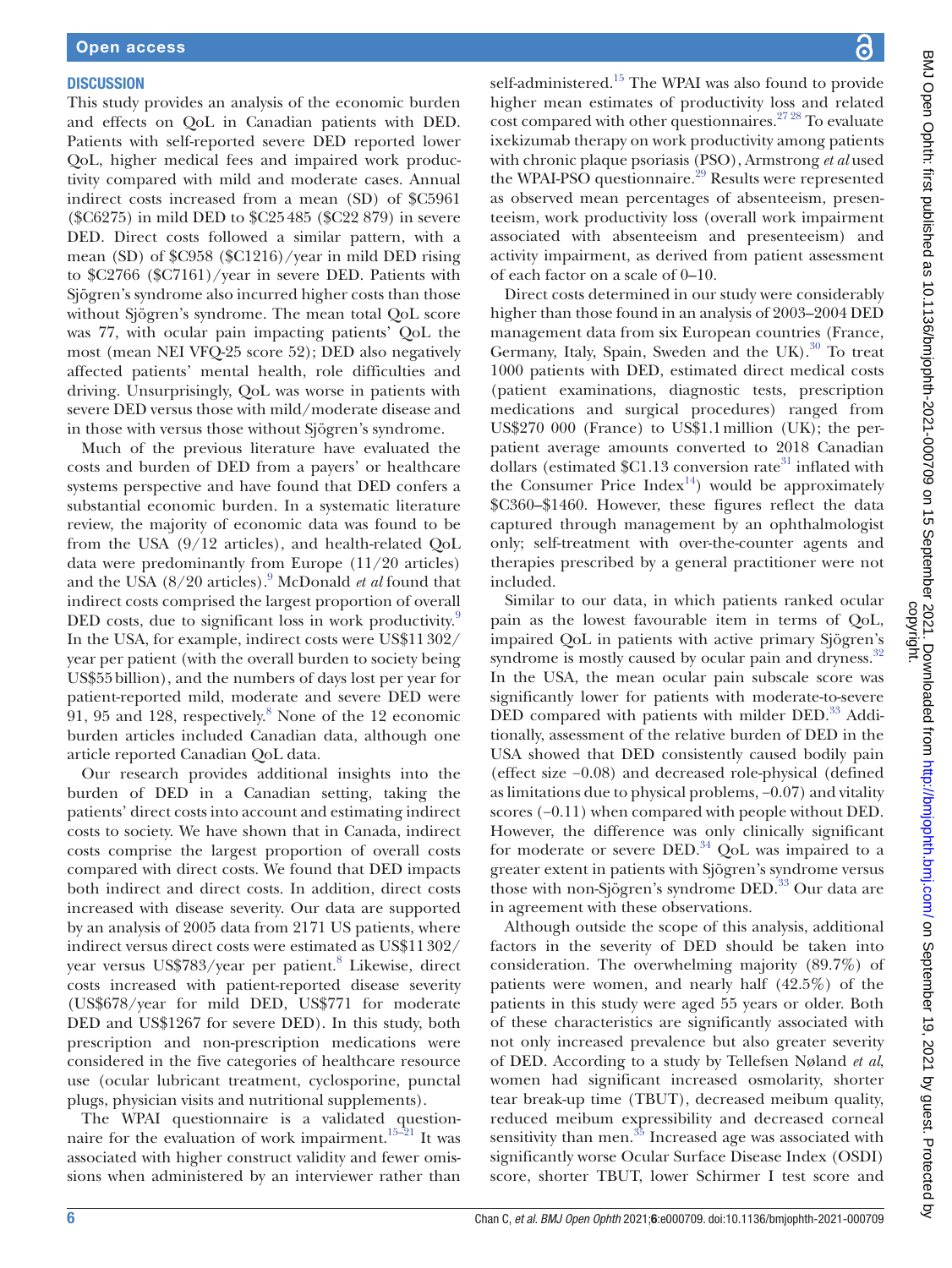reduced meibum expressibility. Postmenopausal women were found to have higher scores related to ocular symptoms, vision-related functions and environmental triggers than perimenopausal women, and OSDI score increased with age. $36$  Screen exposure has also been shown to have a significant effect on DED. One-half of subjects in this study reported at least 5hours of daily screen time. Prolonged digital exposure time was a significant risk factor for DED in several studies,  $37-40$  and significantly shorter TBUT times were observed in patients with  $\geq$ 8 hours of daily screen time.<sup>40</sup> Smartphone usage was strongly associated with paediatric DED.<sup>[41](#page-7-27)</sup>

While our findings provide important evidence on the economic and QoL burden associated with DED in a Canadian population, they must be interpreted in context. Canada has a distinct climate with the potential to worsen the symptoms of DED as a result of dry heat indoors in the winter, a requirement for air conditioning during the summer and the effect of spring and fall allergy seasons. As this was a survey-based study, it relied on human recall to evaluate productivity loss, QoL impact and out-of-pocket costs. Recall bias was minimised by using validated recall periods for the VFQ-25 and WPAI questionnaires.<sup>15 42</sup> Selection bias is a typical limitation of cross-sectional surveys as recruitment of patients with DED who had visited an optometrist/ophthalmologist could lead to an underestimation of productivity losses and their costs (due to patients being too sick to attend a routine visit). An overestimation of losses is also possible because patients with mild DED may not have required a routine visit during the study period. Direct and indirect costs were limited to those pertaining to the patient, and the impact of overall direct costs to the insurer or the overall economy was not considered. Indirect cost according to time lost at work may not account for additional variables such as paid sick leave. The 7-day period over which absenteeism and presenteeism were both estimated and may not accurately reflect patients' actual impairment. The findings of our study are also limited by the sample size and subsequent stratification, particularly for the subgroup with a diagnosis of Sjögren's syndrome (n=12). Data related to Sjögren's syndrome should be interpreted with particular caution, as patientreported absence of this diagnosis was not verified with serology testing or minor salivary gland biopsy. Beyond non-responses to the diagnosis of Sjögren's syndrome, missing or invalid data were minimal, as the investigators checked completed surveys prior to patient discharge. As our analysis was descriptive, and no hypothesis was tested, confounding is not expected to impact our findings.

In conclusion, a cross-sectional survey assessed the economic burden and QoL associated with DED in a sample of patients living in Canada. The annual cost of DED averaged \$C24 330, with indirect costs accounting for 90% of the total. Direct and indirect costs, and the negative impact of DED on QoL, were higher in patients with self-reported severe DED compared with those with mild or moderate disease. Sjögren's syndrome was

also associated with higher costs and lower QoL than in patients without Sjögren's syndrome. This study highlights the considerable burdens associated with DED in terms of patient costs (direct and indirect) and reduced QoL, particularly with increased DED severity. These findings in a Canadian population are consistent with those of studies in other countries with different healthcare structures. Further research will be required to establish effective methods of reducing these burdens through expanded use of pharmacological therapies and other interventions such as air quality adjustments or regular work breaks.

Acknowledgements The authors would like to thank the Vector Eye Centre, Calgary, Alberta (Jamie Bhamra, Lead Physician; Alison Endsin, Study Coordinator), Rosedale Medical Centre, Toronto, Ontario (Clara C. Chan, Lead Physician; Paul Lam, Study Coordinator), Ivey Eye Institute, London, Ontario (Rookaya Mather, Lead Physician; Bobbi Smuck and Julie Duncan, Study Coordinators), Clarity Eye Institute, Scarborough, Ontario (King Chow, Lead Physician; Heather Coulter, Study Coordinator), Valley Family Optometry (Krista Flynn, Lead Physician; Shyanne Jenkins, Study Coordinator), and Elmsdale Vision Centre, Elmsdale, Nova Scotia (Andrew Webber, Lead Physician; Dolly Chippett and Stacey MacKenzie, Study Coordinators), and the patients who participated in this study. The authors also wish to thank Johanna Mancini, Megan Naeini and Deepi Minhas of IQVIA for their help in the design, management and analysis of the study, Jeff Alexander of SNELL Medical Communication for writing assistance, and Christopher Reaume of Takeda.

Contributors All authors contributed to the completion of this study and to the preparation of this manuscript.

Funding The study was supported by Takeda and Novartis. The sponsor provided a formal review of the publication; however, the authors had final authority over the content. Medical writing support was provided by Envision Pharma Group, which was supported by Takeda and Novartis.

Competing interests CC has been a consultant for Alcon, Allergan, Bausch+Lomb, Johnson & Johnson, Labtician, Santen, and Shire\* and has received research support from Allergan, Bausch+Lomb and TearLab. SZ has received grant/research support from Shire\* and honoraria/consulting fees from Allergan, Labtician, J&J, Santen, and Shire\*. VM was a paid consultant to Shire\* in connection with this study. JGB was an employee of Shire\* at the time of the study and is a current employee of Novartis. CLP has been a consultant for Alcon Canada, Innova Medical, Shire\*, Novartis and Bausch+Lomb Canada. \*A Takeda company.

Patient consent for publication Not applicable.

Ethics approval The study was performed in accordance with the Health Insurance Portability and Accountability Act 1996 (HIPAA) regulations and the principles of the Declaration of Helsinki. Institutional review board (IRB) and ethics committee approvals were obtained as follows: Rosedale Medical Centre (CCC); Advarra IRB approval SSU00064394 (26 July 2018); Vector Eye Centre (JB); Conjoint Health Research Ethics Board, University of Calgary approval; REB18-1185 (1 August 2018); Ivey Eye Institute (RM); Western University Health Science Research Ethics Board approval 112286 (20 August 2018); Clarity Eye Institute (KC) Advarra IRB approval SSU00075068 (11 January 2019); Valley Family Optometry (KF); Advarra IRB approval SSU00076123 (1 February 2019); Elmsdale Vision Centre (AW); Advarra IRB approval SSU00064416 (26 July 2018); written informed consent was obtained from all patients. Neither patients nor the public were involved in the design, conduct, reporting or dissemination plans of this study.

Provenance and peer review Not commissioned; externally peer reviewed.

Data availability statement Data may be obtained from a third party and are not publicly available.

Supplemental material This content has been supplied by the author(s). It has not been vetted by BMJ Publishing Group Limited (BMJ) and may not have been peer-reviewed. Any opinions or recommendations discussed are solely those of the author(s) and are not endorsed by BMJ. BMJ disclaims all liability and responsibility arising from any reliance placed on the content. Where the content includes any translated material, BMJ does not warrant the accuracy and reliability of the translations (including but not limited to local regulations, clinical guidelines, terminology, drug names and drug dosages), and is not responsible for any error and/or omissions arising from translation and adaptation or otherwise.